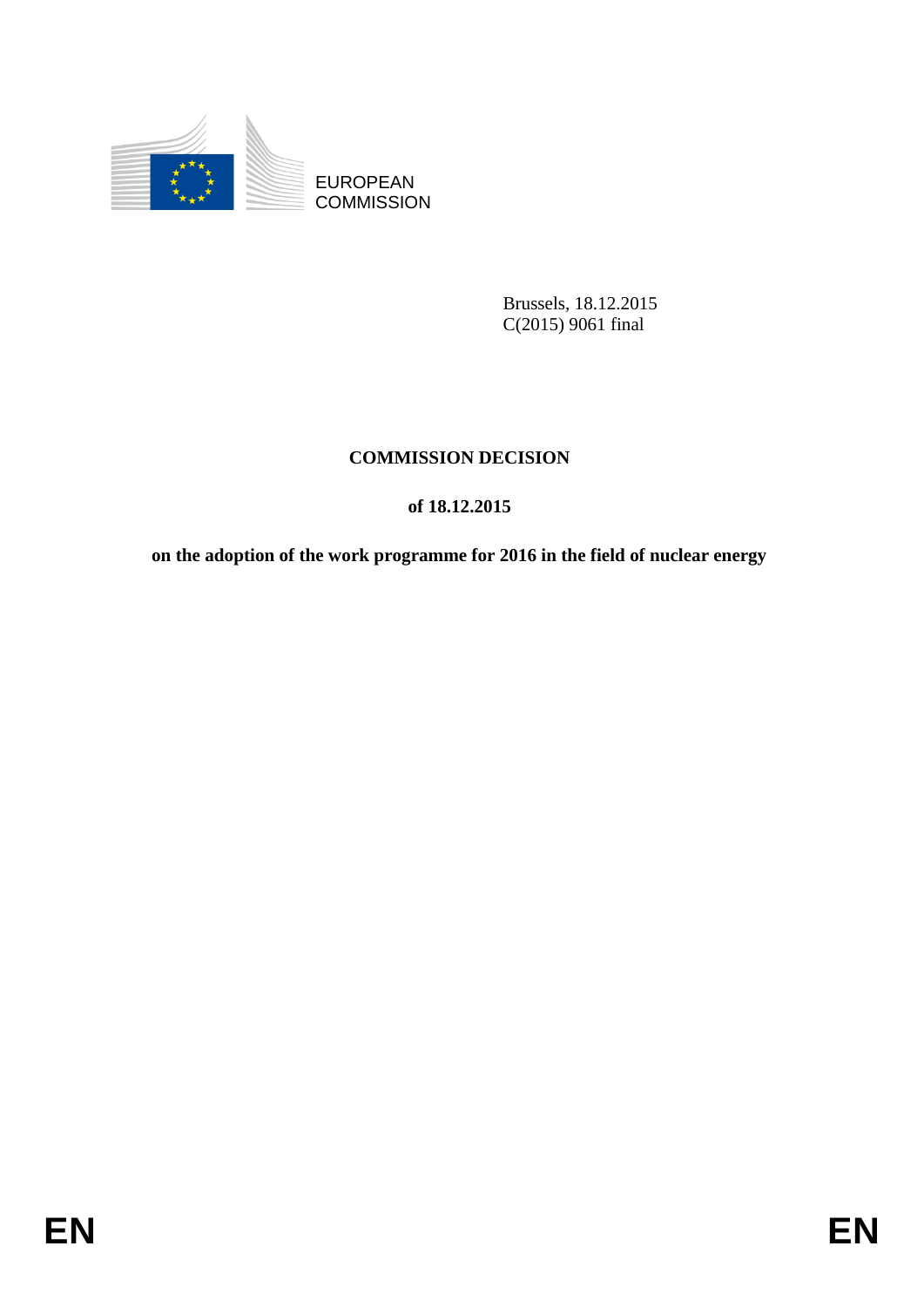### **COMMISSION DECISION**

### **of 18.12.2015**

### **on the adoption of the work programme for 2016 in the field of nuclear energy**

### THE EUROPEAN COMMISSION,

Having regard to the Treaty establishing the European Atomic Energy Community,

Having regard to the Treaty on the Functioning of the European Union,

Having regard to Regulation (EU, Euratom) No 966/2012 of the European Parliament and of the Council of 25 October 2012 on the financial rules applicable to the general budget of the Union<sup>1</sup>, and in particular Article 84(2) thereof,

Having regard to Commission Regulation (Euratom) No 302/2005 of 8 February 2005 on the application of Euratom safeguards<sup>2</sup>, and the tasks resulting from specific powers directly conferred on the Commission by the Euratom Treaty under Chapters III and VII and Article 174,

Having regard to Council Directive 2009/71/Euratom of 25 June 2009 on establishing a Community framework for the nuclear safety of nuclear installations<sup>3</sup>,

Having regard to Council Directive 2011/70/Euratom of 19 July 2011 on establishing a Community framework for the responsible and safe management of spent fuel and radioactive waste<sup>4</sup>,

Whereas:

- (1) For the purposes of the implementation of activities in the field of nuclear energy, the work programme for the year 2016 should be adopted.
- (2) The work programme constitutes a financing decision within the meaning of Article 84(2) of Regulation (EU, Euratom) No 966/2012 and in Article 94 of Commission Delegated Regulation (EU) No 1268/2012 of 29 October 2012 on the rules of application of Regulation (EU, Euratom) No 966/2012.
- (3) This Decision should allow for the payment of default interest on the basis of Article 92 of the Financial Regulation and Article 111(4) of Delegated Regulation (EU) No 1268/2012.
- (4) For the application of this Decision, the term 'substantial change' within the meaning of Article 94(4) of Delegated Regulation (EU) No 1268/2012 should be defined,

 $\mathbf{1}$  $\frac{1}{2}$  OJ L 298, 25.10.2012, p. 1.

<sup>&</sup>lt;sup>2</sup> OJ L 54, 28.2.2005, p. 1.<br>
OJ L 172, 2.7.2000, p. 18

 $\frac{3}{4}$  OJ L 172, 2.7.2009, p. 18.

OJ L 199, 2.8.2011, p. 48.